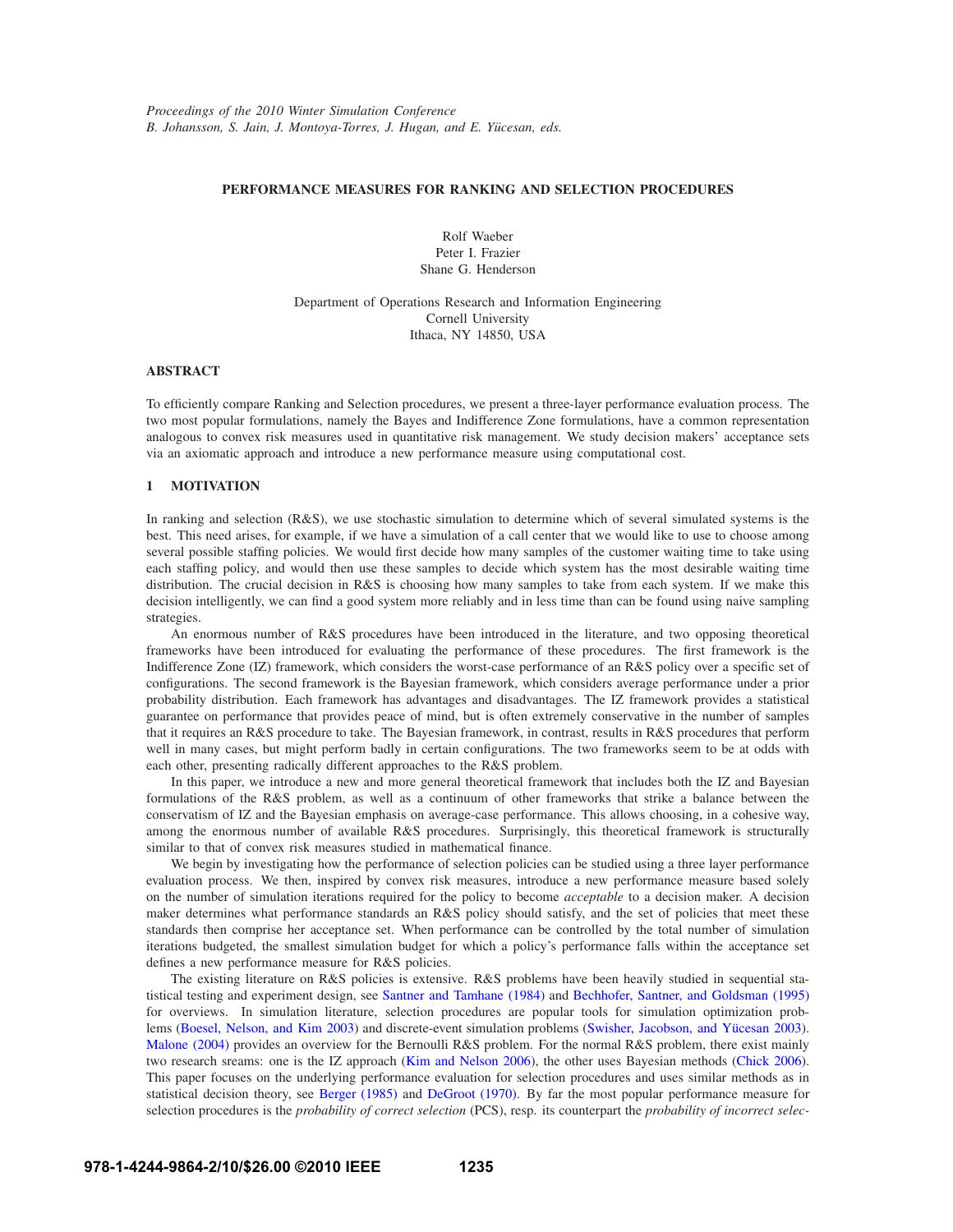*tion* (PICS). Chick (1997), Chick and Inoue (2001) and Chen et al. (2008) also consider other performance measures. Branke, Chick, and Schmidt (2007) provided a comparison of existing R&S policies for the normal R&S problem based on an extensive set of examples. Our idea is that performance measures used in quantitative finance, namely convex risk measures, could prove effective for comparison of selection procedures, see Föllmer and Schied (2004) and McNeil, Frey, and Embrechts (2005) for an introduction to risk measures used in finance, and Rockafellar (2007) for use of convex risk measures in optimization.

The outline of this paper is as follows. Section 2 introduces the R&S problem and outlines the three-layer performance evaluation process. Section 3 shows the unified representation for existing performance measures analogous to convex risk measures. Section 4 introduces acceptance sets and the new performance measure based on computational cost. In Section 5 the new performance measure is used to evaluate three popular R&S policies for independent normal systems with unknown means and variances. Section 6 presents conclusions and future research directions.

## **2 PERFORMANCE EVALUATION FOR RANKING AND SELECTION PROCEDURES**

In this section, we introduce the R&S problem and necessary notation. We then outline the performance evaluation process for R&S policies and show how the Bayes and the IZ formulation fit into a decision theoretic framework.

### **2.1 Mathematical Framework**

We consider a setting with *k* independent systems. Each system *i* corresponds to a simulation experiment producing iid random outcomes  $Y_i$ . The distribution of these outcomes is described by a vector  $\psi_i$ , which is also called the *configuration* of system *i*. From each configuration a corresponding *performance parameter*  $\theta_i \in \mathbb{R}$  may be computed. In general,  $\theta_i$  is unknown, and all or part of  $\psi_i$  is unknown as well. The performance parameters across all systems are summarized in a vector  $(\theta_1,\ldots,\theta_k) = \theta \in \Theta \subset \mathbb{R}^k$ , where  $\Theta$  denotes the corresponding parameter space, and the underlying configurations are summarized  $(\psi_1,\ldots,\psi_k) = \psi \in \Psi$ . We are interested in identifying the system with the *highest* performance parameter  $\theta_i$ , i.e., we want to select system  $i^*$  where  $\theta_{i^*} = \max_{i \in \{1,...,k\}} \theta_i$ . For example, if sampling distributions are normal, then we could take  $\psi_i = (\mu_i, \sigma_i^2)$  to contain the mean and the variance of samples from system *i*, and  $\theta_i = \mu_i$  to be the mean. Although  $\theta_i$  is often taken to be the mean of the sampling distribution in the R&S literature, our framework allows other choices as well. For example, in finance, one is often interested in a portfolio composition with the highest Sharpe ratio, which can be estimated by  $θ<sub>i</sub> = μ<sub>i</sub>/σ<sub>i</sub>$ . Because  $θ$  depends on  $ψ$ , we sometimes write  $\theta(\psi)$  to emphasize this dependence. More often, however, we simply write  $\theta$  when the context is clear.

We denote by *N* the *total* number of measurements budgeted across all systems. For the moment, we assume that the simulation budget *N* is given at the beginning of the experiment. In Section 4, we relax this assumption and use *N* to control the performance of the policy. The goal of a selection procedure is to allocate these *N* measurements to the *k* systems to best support the ultimate selection decision.

An R&S policy  $\pi$  consists of an allocation rule, which determines which systems to simulate, and a selection rule, which determines which system to select based on the simulation results. We allow adaptive allocation rules. Formally, for  $n = 1, \ldots, N$ , we define  $x_n \in \{1, \ldots, k\}$  to be the system simulated at time *n* and  $y_n(x_n) \in \mathbb{R}$  the corresponding outcome. The decision  $x_n$  depends upon the previously observed outcomes, i.e.,  $x_n(x_{1:n-1}, y_{1:n-1})$ , although we suppress this in the notation. Define  $i_{\pi} \in \{1, \ldots, k\}$  to be the selection made once all *N* simulations have been carried out. This decision is a function of all the observed outcomes  $y_{1:N}$ , i.e.,  $i_\pi(x_{1:N}, y_{1:N})$ . A policy  $\pi$  can be written as  $\pi = (x_{1:N}, i_\pi)$ , where we use the notation  $x_{1:n} := (x_1, \ldots, x_n)$ . Finally, let  $\Pi$  be the set of all possible policies  $\pi$ .

The essential question in R&S is this: which policy  $\pi$  should we use? The performance evaluation analysis in the next section discusses the issues that arise in answering this question.

### **2.2 Three-Layer Performance Evaluation**

When we use an R&S procedure, we hope that it selects the best alternative. Inevitably, however, it will sometimes fail to do so. In this section, we discuss ways to measure the risk associated with this failure to select the best. Together, there are three layers of analysis that determine this risk: the loss of the decision, the configuration-specific risk, and the overall risk. In this section, we discuss and give examples of these layers of risk.

### **2.2.1 Loss of the Decision (Outcome-Specific Risk)**

For a known  $\theta$ , we can assign a quantity  $L(i, \theta) \in \mathbb{R}$  to decision *i*, which reflects the *loss* (cost) associated with choosing system *i given* the true parameter θ. Examples of such loss functions *L* include:

1.  $L(i, \theta) := \{ \theta_i \neq \theta_{i^*} \}$ . This is the 0-1 loss function, used throughout the R&S literature. It penalizes all incorrect selections equally. The corresponding expected loss is the *probability of incorrect selection* (PICS).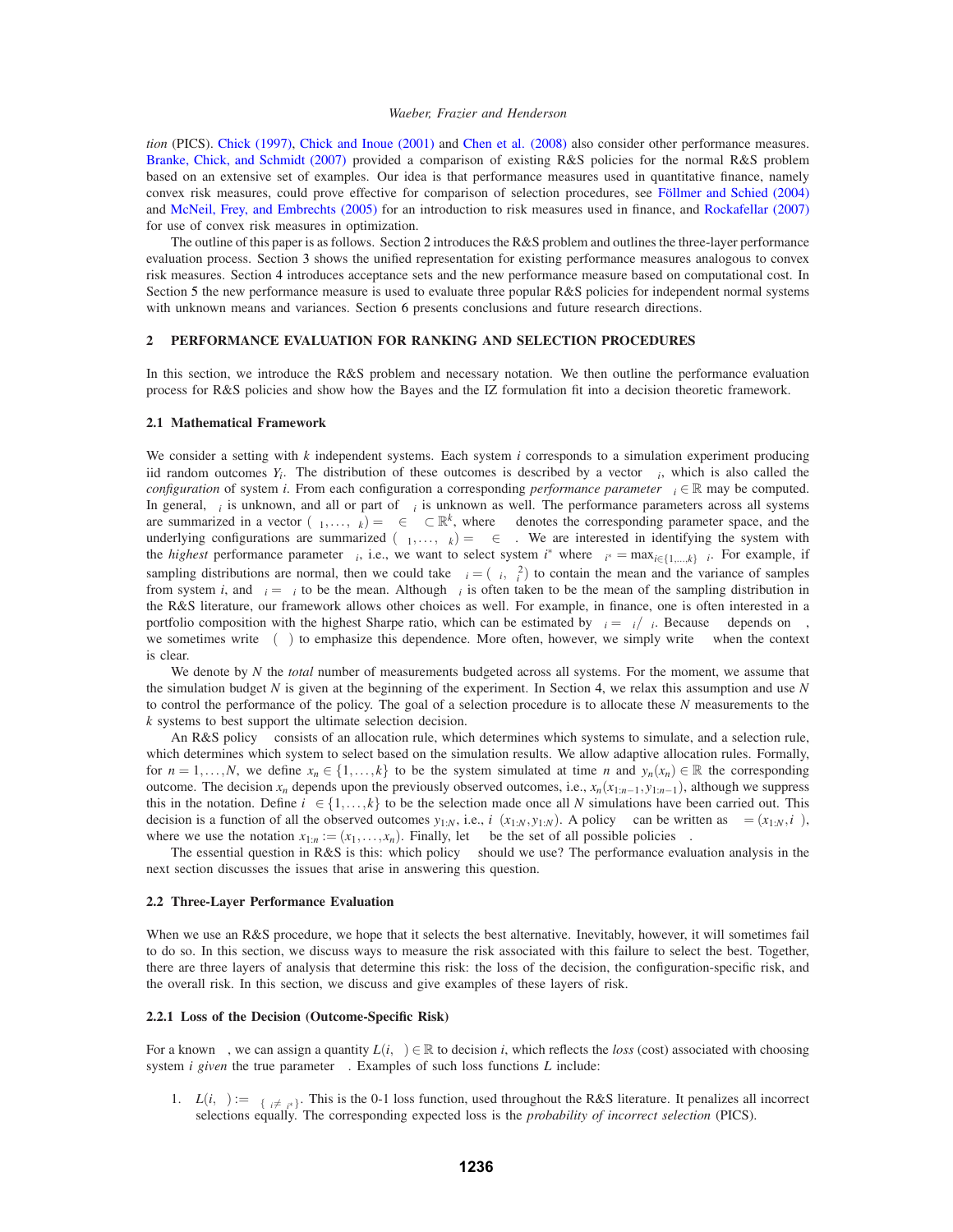- 2.  $L(i, \theta) := \{ \theta_i \leq (\theta_{i^*} \delta) \}$ , for  $\delta > 0$ . This loss function only penalizes incorrect selection when the selected alternative is more than  $\delta$  worse than the best. This reflects the idea that we may be indifferent to differences in performance of  $\delta$  or less. This notion is similar to the IZ approach in R&S.
- 3.  $L(i, \theta) := \theta_{i^*} \theta_i$ . This is the linear loss function used in Chick and Inoue (2001), and is also referred to as *regret*. It is equal to the difference in performance between the best system and the selected system.
- 4.  $L(i, \theta) := c \theta_i$ , where  $c \in \mathbb{R}$  is a constant. This can be used when our loss depends not on the difference in performance between the selected and the best, but between the selected and some known threshold. In some cases, e.g., the Bayesian framework using expected loss, this induces the same preference order as the linear loss function. In other cases, it does not.
- 5.  $L(i, \theta) := f(\theta_{i^*} \theta_i)$ , where f is a convex and increasing function on R. This generalizes linear loss, with the function *f* modeling the risk aversion of the decision-maker. Possible choices for *f* include  $f(x) = \{x>0\}x^p$ for some constant  $p \ge 1$  or  $f(x) = \exp(x)$ .

# **2.2.2 Configuration-Specific Risk**

The loss  $L(i, \theta)$  quantifies the risk associated with a single outcome of the selection decision  $i<sub>\pi</sub>$ . However, this decision  $i_{\pi}(x_{1:N}, y_{1:N})$  made by an R&S policy  $\pi$  depends on random simulation samples, and so  $L(i_{\pi}, \theta)$  is a random variable. Thus, an additional source of risk is this randomness induced by stochastic simulation, given a single fixed configuration  $\psi$ . We call this *configuration-specific risk*, and refer to it as  $R(\pi, \psi)$ .

To quantify the configuration-specific risk, one possibility is to use the expected loss,  $R(\pi, \psi) = \mathbb{E}[L(i_\pi, \theta(\psi))].$ This is a reasonable measure when the policy is used repeatedly for R&S in a large number of similar situations, or by a decision-maker with little aversion to risk. However, when selection errors are costly, or if a policy is only to be used once or a small number of times (for example in medical trials), more conservative functionals of the loss distribution, such as quantiles or expected loss above a given quantile, should be considered (Chick 1997). Generally, we write the configuration-specific risk as

$$
R(\pi, \psi) := r(L(i_{\pi}, \theta(\psi))), \qquad (1)
$$

where *r* is a functional of the distribution of the random variable  $L(i_\pi, \theta(\psi))$ , given a fixed  $\psi$ .

# **2.2.3 Overall Risk**

The configuration-specific risk  $R(\pi, \psi)$  defined in (1) is still dependent on the *unknown* underlying configuration  $\psi \in \Psi$ . There is also risk associated with the fact that this configuration is unknown. A risk-averse decision-maker would prefer a policy  $\pi$  that has moderately low  $R(\pi,\psi)$  across all possible configurations  $\psi$ . In contrast, a decision-maker indifferent to risk might prefer a policy  $\pi$  with extremely low  $R(\pi,\psi)$  in most configurations, but high  $R(\pi,\psi)$  in a certain few problematic configurations.

To quantify this risk, we use a functional  $\rho$  on the function  $\psi \mapsto R(\pi, \psi)$ . With a slight abuse of notation, we write  $\rho(\pi) = \rho(R(\pi, \cdot)) \in \mathbb{R}$ . This performance mapping  $\rho$  depends only on the policy  $\pi$ , and not on the configuration ψ. It can then be used to compare different policies and induces a preference order on Π.

Depending on the risk tolerance of the decision-maker there are different ways to define  $\rho$ . Three popular choices are:

1. *Worst-Case Performance:*

$$
\rho_{WC}(\pi) := \sup_{\psi \in \Psi} R(\pi, \psi),
$$

This performance measure prefers policies which perform well in the worst underlying configuration of the experiment. This is the most conservative performance measure.

2. *Indifference Zone:*

$$
\rho_{IZ}(\pi) := \sup_{\psi \notin IZ} R(\pi, \psi),\tag{2}
$$

This formulation is closely related to the worst-case performance measure. A set  $IZ \subset \Psi$ , the so-called *Indifference zone*, is defined as a subset of the set of configurations. The IZ performance measure prefers policies that perform well in the worst underlying configuration *outside* the Indifference zone. The intuition behind this approach is that some configurations of the experiment have performance measures so close to each other that it is not worth detecting the difference. This formulation is still quite conservative, but not as restrictive as the worst-case analysis.

3. *Bayes Risk:* The Bayesian approach incorporates a prior distribution  $P_0$  on the configuration  $\psi \in \Psi$ . This prior reflects a *risk weighting* on ψ and does not necessarily correspond to the prior belief regarding ψ or <sup>θ</sup>.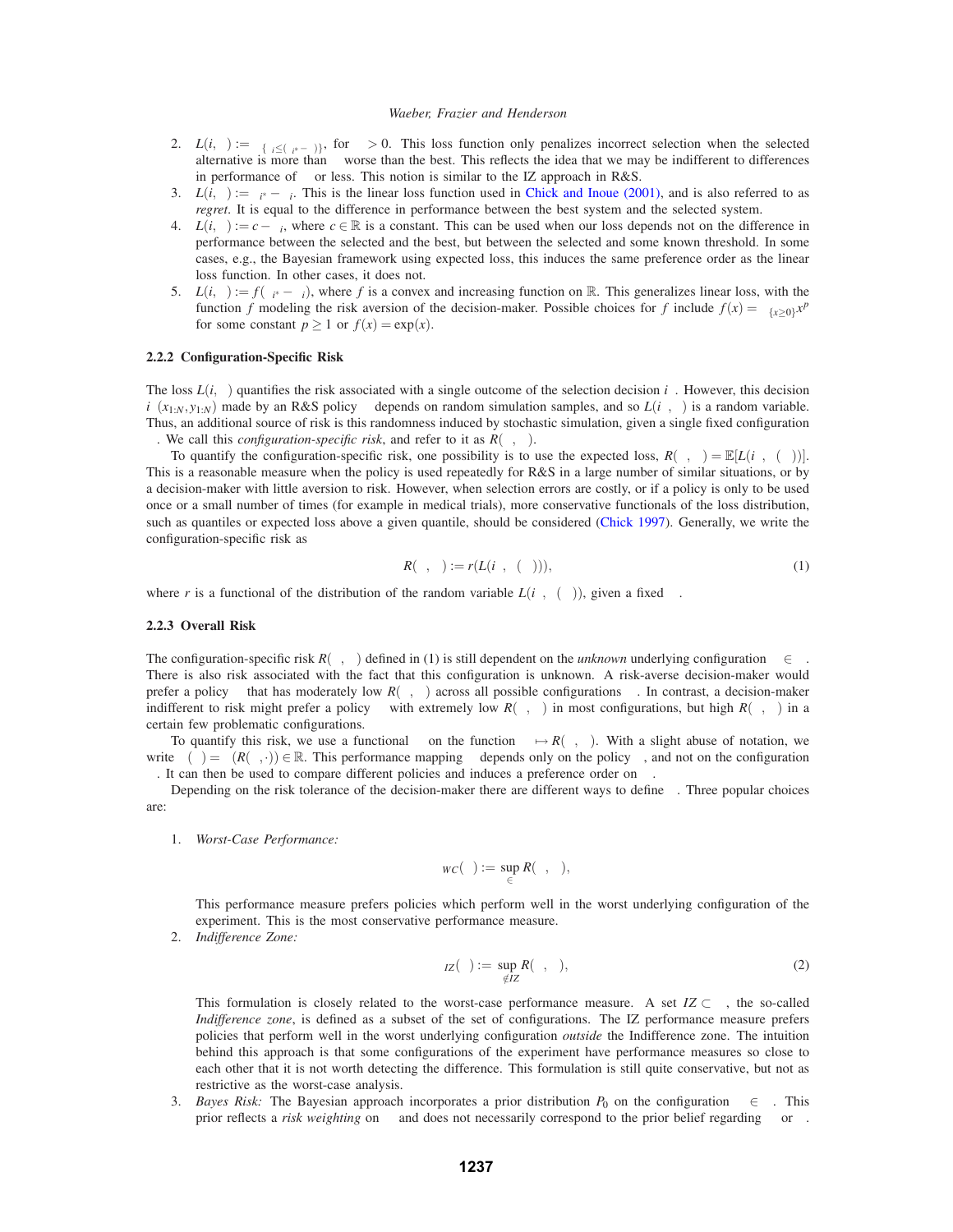In the Bayesian approach,  $\psi$  is considered to be a random vector so  $R(\pi, \psi)$  is a random variable. Different functionals of the distribution of  $R(\pi,\psi)$  with respect to  $P_0$  can be used to quantify the performance of a policy. The most popular approach is to use the expected value, i.e.,

$$
\rho_{Bayes}(\pi) := \mathbb{E}_{P_0}[R(\pi, \psi)].
$$

In contrast to the worst-case and the indifference zone formulation, the Bayes formulation focuses on an *average* performance rather than a conservative worst-case performance. When the risk weighting  $P_0$  is rather diffuse, such an average case analysis might be too optimistic. One could introduce more risk aversion by using a different loss function *L*, a more conservative risk weighting  $P_0$  or a different functional of  $R(\pi,\psi)$ with respect to  $P_0$ , e.g. quantiles or expected shortfall.

# **2.2.4 Decision-Theoretic Formulation for R&S Procedures**

We briefly summarize the process needed to induce a preference order on the set of policies Π. To compare different policies, three quantities must be defined:

- 1. The loss of a decision  $L(i, \theta(\psi))$ ;
- 2. The configuration-specific risk  $R(\pi, \psi)$ ;
- 3. The overall risk  $\rho(\pi)$ .

Figure 1 provides an overview of these three concepts and how they interact. There is no single best way to define these quantities. Rather, they should be chosen carefully according to the decision-maker's risk tolerance for the particular problem instance addressed.



Figure 1: Quantities used to define a preference order on the set of policies.

# **3 REPRESENTATION THEOREM FOR PERFORMANCE MEASURES**

In the previous section, we described the process that underlies the performance evaluation of selection procedures. We now focus on the connections between the three popular performance measures defined in Section 2.2.3. These performance measures have a common representation analogous to *convex risk measures* studied in finance. This representation then suggests other performance measures in-between the measures given in Section 2.2.3 that may potentially overcome the drawbacks of these popular performance measures.

We first define convex risk measures as they are used in finance.

**Definition 1.** *A mapping*  $\rho: L^2 \to \mathbb{R}$  *is called a* convex risk measure *if it satisfies the following conditions for all*  $X, Y \in L^2$  ( $L^2$  *denotes the space of random variables with finite variance*).

- 1. Monotonicity: *If*  $X \leq Y$ *, then*  $\rho(X) \geq \rho(Y)$ *.*
- 2. Cash Invariance: *If*  $m \in \mathbb{R}$ , then  $\rho(X + m) = \rho(X) m$ .
- 3. Convexity:  $\rho(\lambda X + (1 \lambda)Y) \leq \lambda \rho(X) + (1 \lambda) \rho(Y)$ *, for*  $0 \leq \lambda \leq 1$ *.*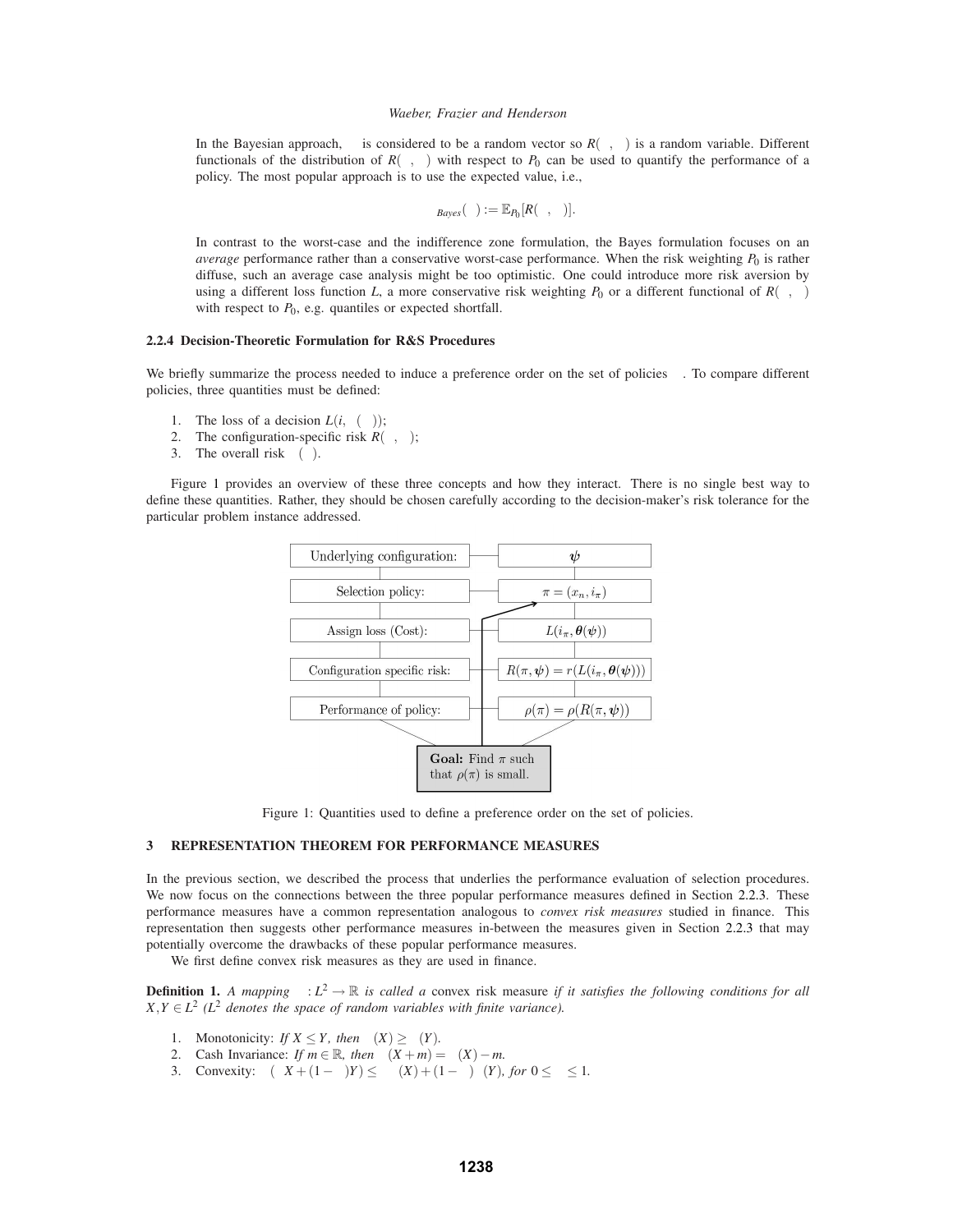Here the restriction to the  $L^2$  space is sufficient but not necessary. At a first glance, this definition of convex risk measures does not seem related to our problem setting. However, a strong connection can be identified through the following representation property of convex risk measures.

**Theorem 1.** *Denote by*  $\mathscr Q$  *the set of all finitely additive probability measures on a measurable space*  $(\Omega, \mathscr F)$ *. Let*  $\alpha : \mathscr{Q} \to \mathbb{R} \cup \{\infty\}$  *be a functional with*  $\inf_{Q \in \mathscr{Q}} \alpha(Q) \in \mathbb{R}$ *. Then the mapping* 

$$
\rho(X) := \sup_{Q \in \mathcal{Q}} (\mathbb{E}_Q[-X] - \alpha(Q)),\tag{3}
$$

*defines a convex risk measure on L*2*.*

With further technical assumptions the reverse direction also holds, i.e., *every* convex risk measure has a representation of the form (3). See Föllmer and Schied (2004) for more details and a proof of Theorem 1. We now state a similar representation theorem for the performance measures used for R&S procedures.

**Theorem 2.** *The Worst-Case, Indifference zone and Bayes formulations for Ranking and Selection procedures defined in Section 2.2.3 can each be represented as*

$$
\rho(\pi) = \sup_{Q \in \mathcal{Q}} \left( \mathbb{E}_{Q} [R(\pi, \psi)] - \alpha(Q) \right),\tag{4}
$$

*where*  $\mathscr Q$  *is some appropriate set of probability measures on* Ψ *and its associated Borel sigma-field, and*  $\alpha : \mathscr Q \mapsto \mathbb R \cup \{ \infty \}$ *is some penalty function.*

*Proof.* The representation (4) is not unique. We show two ways in which the performance measures in Section 2.2.3 can be represented according to (4). In the first method, we take Q to be the set of *all* probability measures on Ψ and adjust the penalty function  $\alpha$  accordingly. An unconstrained optimization problem must be solved to determine  $\rho(\pi)$ . In the second method, which may be more intuitive, we restrict the set of probability measures  $\mathscr Q$  considered. This approach has the advantage that the penalty function  $\alpha$  is equal to zero, but it requires solving a constrained optimization problem.

We first show the theorem using the first method. Let  $\mathcal Q$  be the set of all probablity measures on Ψ.

If the penalty function  $\alpha$  is

$$
\alpha_{WC}(Q) = \left\{ \begin{array}{ll} 0, & \text{if } Q \text{ is a Dirac point measure for } \psi \in \Psi, \\ +\infty, & \text{otherwise,} \end{array} \right.
$$

then  $\rho$  is the Worst-Case performance measure, i.e.,  $\rho(\pi) = \rho_{WC}(\pi)$ .

If the penalty function  $\alpha$  is

$$
\alpha_{IZ}(Q) = \begin{cases} 0, & \text{if } Q \text{ is a Dirac point measure for } \psi \in \Psi \backslash IZ, \\ +\infty, & \text{otherwise,} \end{cases}
$$

then  $\rho$  is the IZ performance measure, i.e.,  $\rho(\pi) = \rho_{1Z}(\pi)$ .

If the penalty function  $\alpha$  is

$$
\alpha_{Bayes}(Q) = \begin{cases} 0, & \text{if } Q = P_0; \\ +\infty, & \text{otherwise,} \end{cases}
$$

then  $\rho$  is the Bayes performance measure, i.e.,  $\rho(\pi) = \rho_{Bayes}(\pi)$ .

We now show the theorem using the second method. Let  $\alpha \equiv 0$ . Then

- the set  $\mathscr{Q}_{WC} = \{$ all Dirac point measures for  $\psi \in \Psi\}$  yields  $\rho(\pi) = \rho_{WC}(\pi)$ ;
- the set  $\mathcal{Q}_{IZ} = \{\text{all Dirac point measures for } \psi \in \Psi \setminus IZ\} \text{ yields } \rho(\pi) = \rho_{IZ}(\pi);$
- the set  $\mathscr{Q}_{Bayes} = \{P_0\}$  yields  $\rho(\pi) = \rho_{Bayes}(\pi)$ .

 $\Box$ 

Theorem 2 suggests that the class of convex risk measures is helpful in analyzing the performance of R&S policies. For example, if a decision-maker is interested in analyzing the performance of a policy under Bayes and IZ formulations she could consider  $\rho(\pi)$  with  $\alpha \equiv 0$  and  $\mathcal{Q} = \mathcal{Q}_{IZ} \cup \mathcal{Q}_{Bayes}$ . Another decision-maker might be interested only in the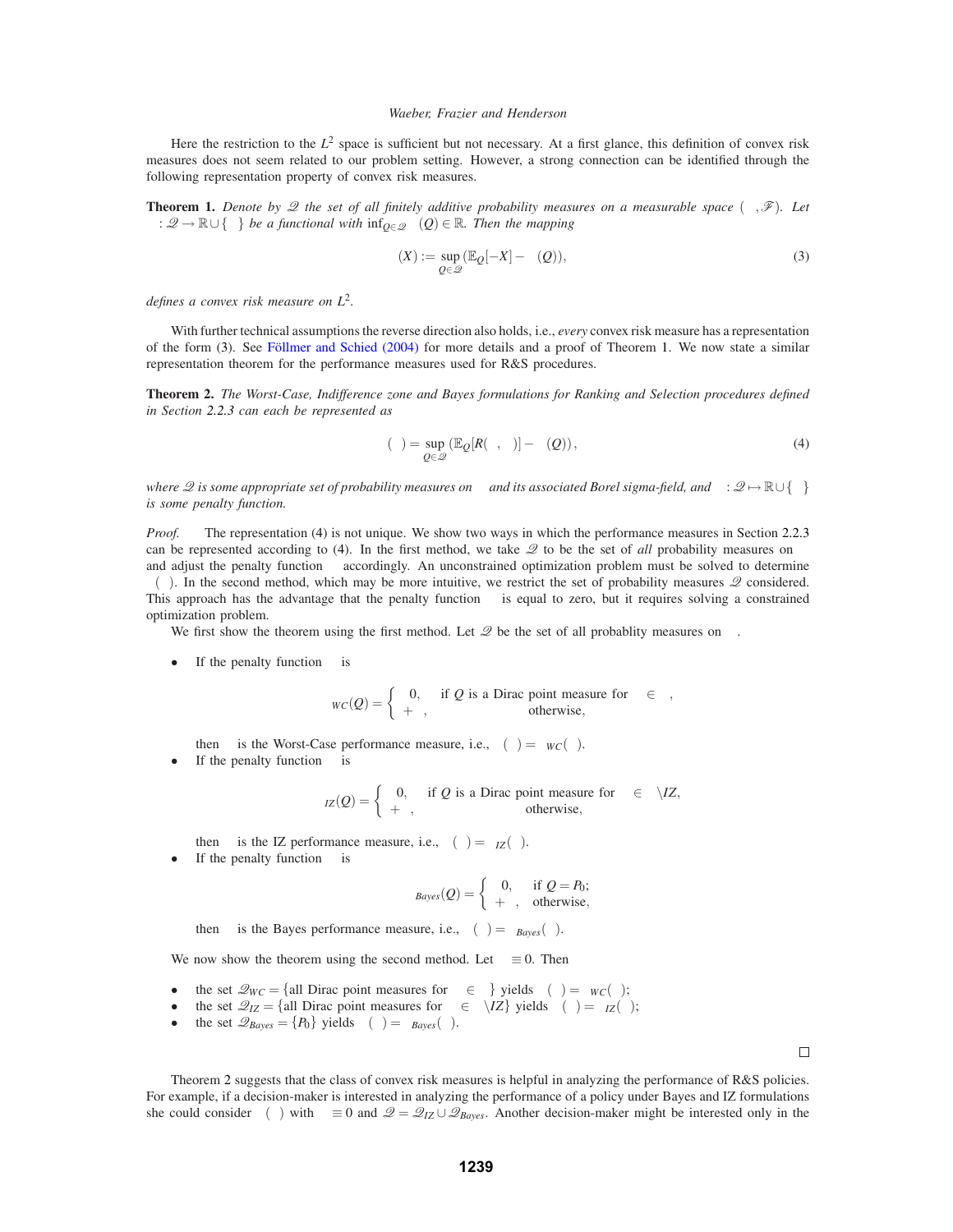performance of a policy under the Bayes formulation, but be unsure about how robust the performance is with respect to the risk weighting  $P_0$ . She could then use  $\mathcal{Q}_C = \{P : P = (1 - \varepsilon)P_0 + \varepsilon C, C \in \mathcal{C}\}\$ , for  $0 < \varepsilon < 1$  and a class of possible 'contaminations'  $\mathscr C$ . Such a class of 'contaminated' priors is studied in Bayesian robustness theory, see Berger (1985). A third decision-maker might put emphasis on average performance, but also be somewhat concerned about worst-case performance. He might take  $\mathscr{Q} = \mathscr{Q}_{WC} \cup \mathscr{Q}_{Bayes}$ ,  $\alpha(Q) = 0$  for  $Q \in \mathscr{Q}_{Bayes}$ , and  $\alpha(Q)$  equal to a large strictly positive constant *c* for  $Q \in \mathcal{Q}_{WC}$ . With this large value of the penalty function on  $\mathcal{Q}_{WC}$ , the performance measure  $\rho(\pi)$  would be equal to the Bayes performance unless the worst-case performance was extremely bad, when  $\rho(\pi)$  would equal the worst-case performance minus *c*.

# **4 ACCEPTANCE SETS AND A NEW PERFORMANCE MEASURE**

In the previous sections we described how, given a fixed simulation budget N, the performance of a policy  $\pi$  can be evaluated via a performance measure ρ. Another important aspect of R&S is *controlling* performance. By relaxing the assumption of a fixed simulation budget we can use the "necessary" number of simulation iterations as a performance control of the policy. To do this, we must first define what it means for a policy to be *acceptable*. We then quantify the performance of a policy as the smallest simulation budget necessary to make the policy acceptable.

We use the representation of  $\rho$  in Theorem 2 to define an acceptable policy. While the IZ and Bayes formulations are special cases of (4), this representation can be used to define much more general performance measures. Each probability measure  $Q \in \mathscr{Q}$  corresponds to a *scenario* of the underlying experiment configuration Ψ and  $\mathscr{Q}$  is the set of all scenarios considered. Examples of  $\mathscr Q$  are  $\mathscr Q_{W\mathcal C},\mathscr Q_{I\mathcal Z},\mathscr Q_{P_0}$  and  $\mathscr Q_{\mathcal C}$  as defined in Section 3. For this paper we assume that  $|\mathcal{Q}| = m < \infty$ . The extension to infinitely many scenarios is mathematically more challenging and left open for future research.

For a given loss function *L*, a risk function  $R(\pi, \psi)$ , and a number of measurements *N*, the risk of a policy  $\pi_N$  that takes *N* measurements can be represented as a mapping  $f_{\pi_N}: \mathcal{Q} \to \mathbb{R}, Q \mapsto \mathbb{E}_Q[R(\pi_N, \psi)]$ . The set of *all* risks generated by arbitrary combinations of *L*,  $R(\pi, \psi)$  and *N* corresponds to the functional space  $\mathscr{G} = \{f : \mathscr{Q} \to \mathbb{R}\}$ , which can be identified with  $\mathbb{R}^m$ . The risk of a particular policy  $\pi_N$  can then be represented as a risk vector

$$
f(\pi_N) = \left(\begin{array}{c} f_{\pi_N}(Q_1) \\ \vdots \\ f_{\pi_N}(Q_m) \end{array}\right) = \left(\begin{array}{c} \mathbb{E}_{Q_1}[R(\pi_N,\theta)] \\ \vdots \\ \mathbb{E}_{Q_m}[R(\pi_N,\theta)] \end{array}\right) \in \mathbb{R}^m.
$$

To introduce the concept of acceptance sets, we take the viewpoint of a decision-maker. If the decision-maker wants to use an R&S procedure, she should specify an *acceptance* set  $\mathscr{A} \subset \mathscr{R}^m$  such that a policy  $\pi$  is *acceptable* if and only if  $f(\pi) \in \mathcal{A}$ . The acceptance set represents the decision-maker's risk attitude towards different risk scenarios *Q*. The set  $\mathscr A$  should be defined in a coherent way, i.e., all reasonable acceptance sets should satisfy certain axioms *after* being appropriately normalized. We assume that after normalization,  $f_{\pi}(Q) \in [0,1]$  for all *Q* in  $\mathscr{Q}$ , where  $f_{\pi}(Q) = 0$ corresponds to the minimal risk and  $f_\pi(Q) = 1$  to the maximal risk. Further, we assume that the policy that randomly chooses a system has risk 1 −1/*k*. Such a normalization is adapted to the PICS formulation. We propose that *any* coherent acceptance set  $\mathscr A$  should satisfy the following axioms:

Axiom 1:  $0 \in \mathcal{A}$ . A policy with no risk under any scenario should always be acceptable.

Axiom 2:  $\frac{1}{k}$  · 1, 1]<sup>*m*</sup> ∩  $\mathscr{A} = \emptyset$ , where 1 represents a vector of ones in R<sup>*m*</sup>. Any acceptable policy should be as good as randomly identifying a system as the best. Clearly, this axiom depends on our choice of normalization.

Axiom 3: For any point  $q \in \mathscr{A}$ ,  $[0, q]^m \subseteq \mathscr{A}$ . All policies with risks smaller than some acceptable policy must also be acceptable.

Note that vector notation is used to define subsets of  $\mathbb{R}^m$ , e.g. for two vectors  $p, q \in \mathbb{R}^m$ , we define the set  $[p,q]^m := [p_1,q_1] \times [p_2,q_2] \times \cdots \times [p_m,q_m] \subseteq \mathbb{R}^m$ .

Once a decision-maker has identified the acceptance set according to her risk tolerance, we can check whether or not a given policy  $\pi_N$  is acceptable. Now, instead of taking N as a predetermined simulation budget, we can treat N as a *control* chosen by the decision-maker. This interpretation motivates the new performance measure

$$
\rho_{\mathscr{A}}(\pi) := \inf \{ n \in \mathbb{N} | f(\pi_n) \in \mathscr{A} \},\tag{5}
$$

which corresponds to the minimum number of simulation iterations required to make the policy acceptable to the decision-maker.

The intuition behind this performance measure stems from the fact that the *cost* of a simulation can be measured as the number of iterations required to achieve a certain confidence level. If an infinite number of simulations is allowed, then *any* reasonable policy can be satisfactory. Here a reasonable policy refers to an algorithm that converges to the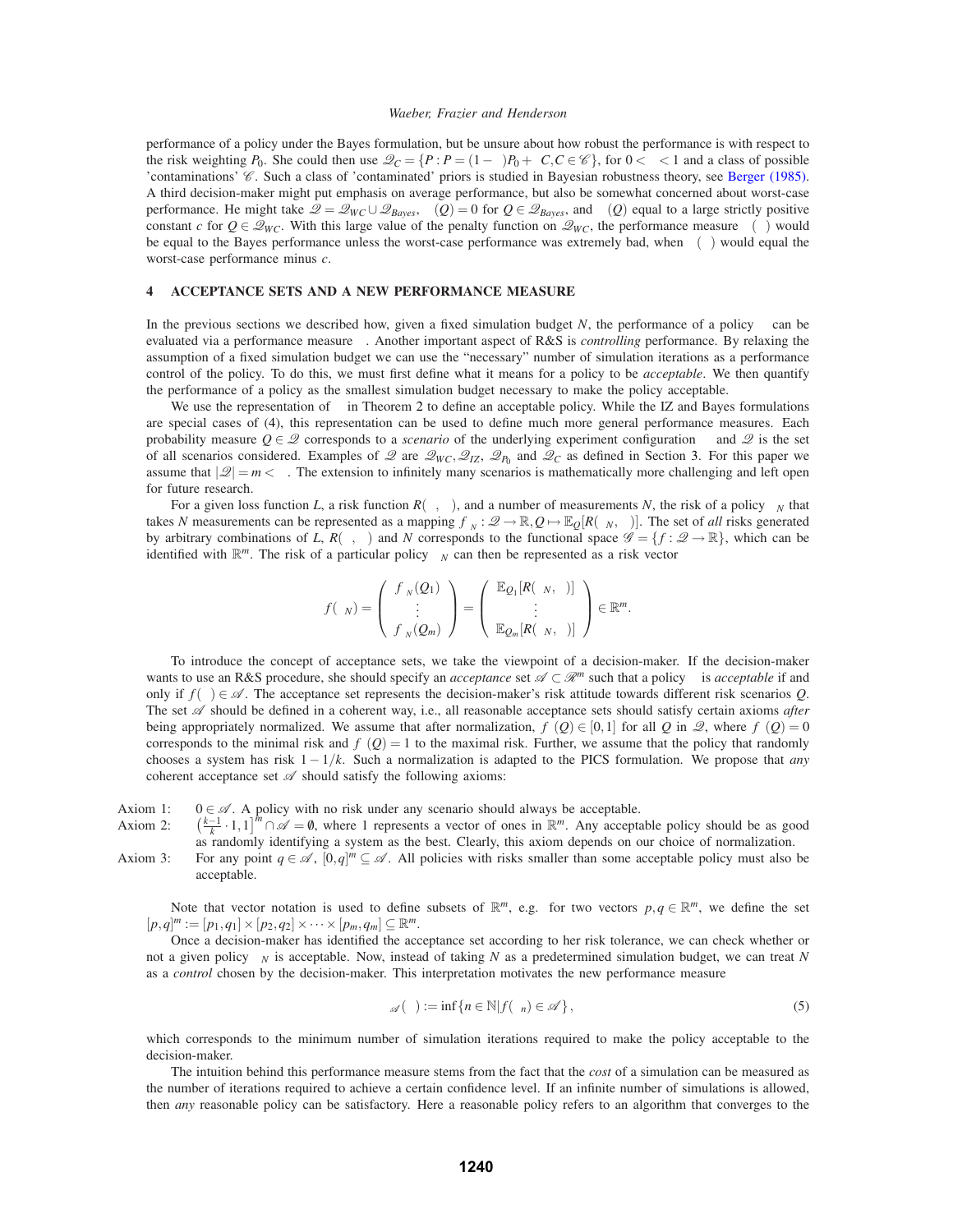right answer, i.e.,  $f(\pi_N) \to 0$  as  $N \to \infty$ . A performance measure for an R&S policy should depend on the convergence rate of that policy.

Figure 2 shows conceptually how the risk measure  $\rho_{\mathscr{A}}$  can be interpreted for two policies  $\pi^{(1)}$  and  $\pi^{(2)}$ , where the grey area  $\mathscr A$  represents a possible acceptance set. We consider only two scenarios,  $Q_1$  and  $Q_2$ . Assume that the decision-maker wants to compare policy  $\pi^{(1)}$  and  $\pi^{(2)}$ . As *N* varies between 0 and  $\infty$ , each policy traces out a trajectory in  $\mathbb{R}^2$  indicated by the dashed arrows. When the trajectory crosses the boundary of the acceptance set  $\mathscr A$  for the first time, the corresponding number of iterations *N* is precisely the performance measure  $\rho_{\mathscr{A}}$ .



Figure 2: Possible acceptance set  $\mathscr A$  and trajectories of two policies  $\pi^{(1)}$  and  $\pi^{(2)}$ . The trajectories outline the function  $f(\pi_N)$  for  $N \to \infty$ . Note that the trajectories are not continuous curves as  $N \in \mathbb{N}$ , but we drew them continuously here for simplicity.

The IZ and Bayesian formulations can be combined effectively in this framework. Consider scenarios  $Q_1 = LFC$ and  $Q_2 = P_0$ , where LFC represents the *least favorable configuration* of the experiment where the supremum in (2) is attained. It is not clear whether such a configuration can always be identified and in many cases the LFC may depend on the policy itself. For illustrative purposes, we can think of the LFC as one single *challenging* configuration. To be more rigorous one should use Q*IZ* defined in the proof to Proposition 2. Figure 3 shows the acceptance set  $\mathscr{A}_1$  of a decision-maker using the Bayes formulation, as well as the acceptance set  $\mathscr{A}_2$  of a decision-maker applying the IZ formulation. A decision-maker who wants to satisfy both the IZ and the Bayesian formulation would use the intersection of  $\mathcal{A}_1$  and  $\mathcal{A}_2$  as her acceptance set. The dashed arrows indicate possible trajectories of two R&S policies.





It is instructive to analyze the connection between the performance measure  $\rho(\pi) = \sup_{Q \in \mathcal{Q}} \mathbb{E}_Q[R(\pi,\theta)] - \alpha(Q)$ defined in Theorem 2 and the new performance measure  $\rho_{\mathscr{A}}(\pi) = \inf \{ n \in \mathbb{N} | f(\pi_n) \in \mathscr{A} \}$  introduced in (5). For simplicity, consider the case where  $\mathcal Q$  encompasses all relevant scenarios so the penalty function in (4) can be ignored, i.e.,  $\rho(\pi) = \sup_{Q \in \mathcal{Q}} \mathbb{E}_Q[R(\pi, Q)]$ . An acceptance set can then be defined directly by setting a bound on  $\rho(\pi)$ , i.e.,  $\rho(\pi) \leq c$  for some  $c \in \mathbb{R}$ , and this corresponds to a hypercube in  $\mathbb{R}^m$  with side-length *c*. On the other hand, if an acceptance set  $\mathscr A$  is defined independently of  $\rho$ , then  $\rho(\pi_{\rho\alpha\beta})$  corresponds to the *maximal* risk among all scenarios as the policy trajectory enters the acceptance set  $\mathscr A$ .

**Remark 1.**  $\rho_{\mathscr{A}}$  does not directly induce a preference order on the set of policies. In R&S algorithms, not only the rate *of convergence needs to be considered, but also the cost of determining the measurement allocation rule. For example, complex sequential R&S procedures require extensive computation at each allocation step, whereas a simple equal allocation does not require any computation between simulations. If simulation of the systems is relatively inexpensive compared to the computation of the allocation rule, an equal allocation policy is most likely preferred. If it is possible*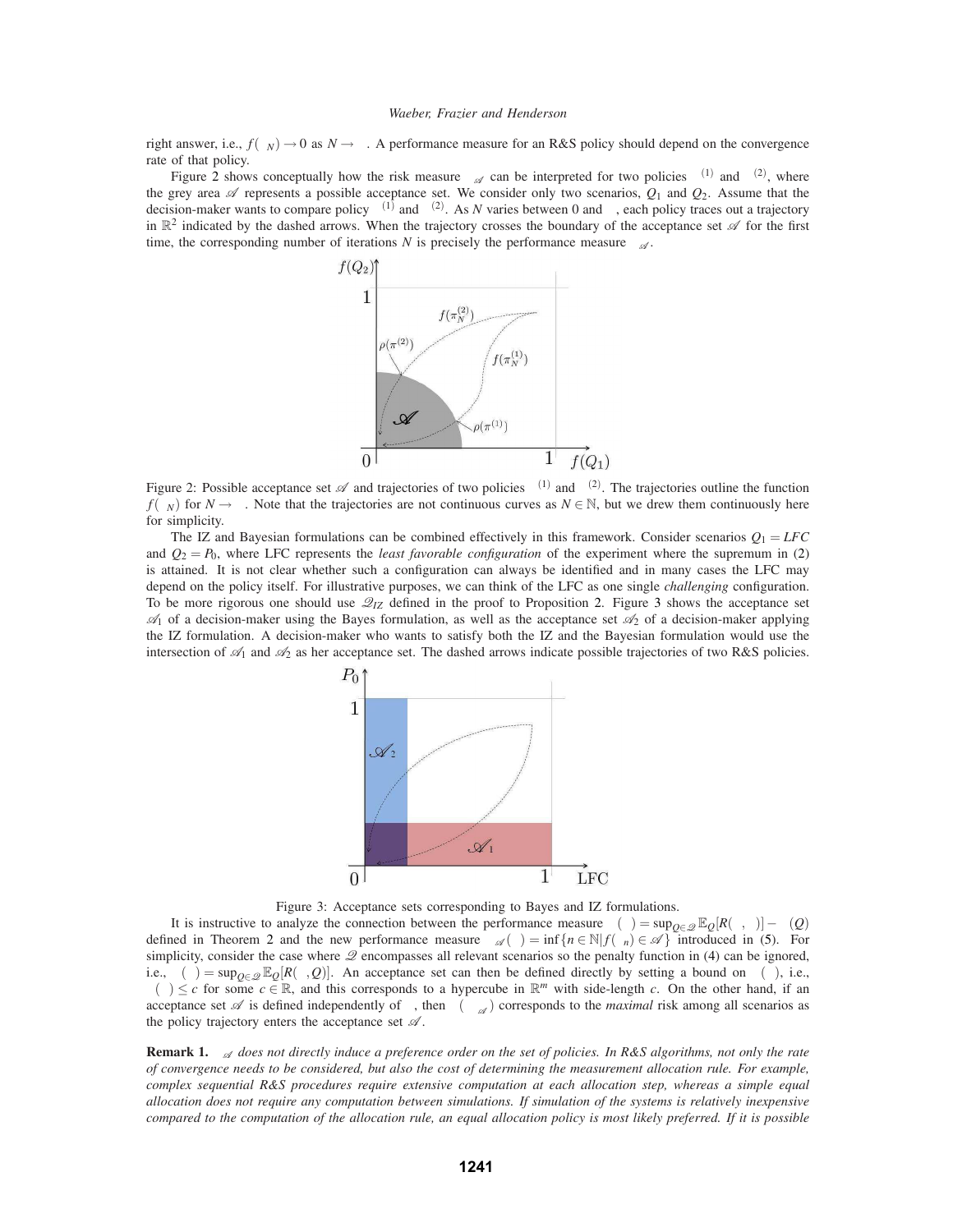*to determine a cost c*<sup>π</sup> *for an allocation decision of policy* <sup>π</sup>*, then a preference order can be formed via the quantity*  $c_{\pi} \rho_{\mathscr{A}}(\pi)$ *, i.e., a policy*  $\pi_1$  *is preferred to a policy*  $\pi_2$  *if and only if*  $c_{\pi_1} \cdot \rho_{\mathscr{A}}(\pi_1) \leq c_{\pi_2} \cdot \rho_{\mathscr{A}}(\pi_2)$ *. If all the allocation costs are equal, or negligible compared to simulation costs, then the risk measure*  $\rho_{\mathscr{A}}$  *itself induces a preference order on the set of policies.*

*The cost of simulating each individual system should also be considered. If the systems require different computational budget, different allocations should be considered and policies that spend too much time on expensive systems should be penalized. This aspect has been considered in some policies in Chick and Inoue (2001).*

**Remark 2.** *In order to extend the present framework so that policies with random stopping times can also be compared, the assumption of a fixed simulation budget N needs to be relaxed. This could be done by considering the expected running time. Although it is possible to determine whether or not a policy is acceptable to a decision-maker based on the expected running time, it is not obvious how these policies can be* controlled*. For policies with fixed simulation budgets, the parameter N provides this important control and can be used as a performance measure in (5). For policies with random runlength, a different control such as a confidence parameters can be used.*

**Remark 3.** *R&S procedures can also be useful for infinitely many systems, especially in continuous simulation optimization problems. In this case, the convergence*  $f(\pi_N) \to 0$  *as*  $N \to \infty$  *is often not guaranteed. However, our framework can still be used by setting*  $\rho_{\mathscr{A}} = \infty$  *if the trajectory*  $f(\pi_N)$  *does not reach the acceptance set*  $\mathscr{A}$ *.* 

## **5 SIMULATION EXAMPLE**

In this section, we show via a small simulation example how the performance measure  $\rho_{\mathscr{A}}$  can be used to induce a preference order on a set of policies for the independent normal R&S problem with unknown means and variances. Since explicit calculations of  $\rho_{\mathscr{A}}$  can be quite challenging, we rely on estimation procedures.

We consider  $k = 10$  systems with independent normal output  $Y_i \sim N(\mu_i, \sigma_i^2)$ ,  $i = 1, ..., k$ , where the underlying configuration of the experiment is  $\psi_i = (\mu_i, \sigma_i^2)$  and we are interested in identifying the system with the highest mean, i.e.,  $\theta_i = \mu_i$ . This problem has been studied extensively in the R&S literature and there exist many competing policies. Branke, Chick, and Schmidt (2007) compared different policies for this problem. We follow their outline but use the new performance measure introduced in (5) to induce a preference order on Π.

An extensive comparison of existing policies would go beyond the scope of this paper. Instead, we compare three popular policies, namely the equal allocation policy, the optimal computing budget allocation policy (OCBA), and the  $(0-1)(S)$  expected value of information policy. The equal allocation policy simply allocates the allowed measurements equally among the *k* systems, OCBA is a policy introduced in Chen (1996) that dynamically allocates simulation replications, thereby essentially screening out bad systems, and  $(0-1)(S)$  is a Bayesian policy introduced in Chick and Inoue (2001). For detailed descriptions of these policies, see Branke, Chick, and Schmidt (2007). We explore whether or not our framework can give insights regarding their relative performance.

First, it is necessary to define the considered set of scenarios  $\mathscr Q$ . For illustrative purposes we only consider two scenarios, the IZ formulation  $(Q_1)$  and the Bayes formulation  $(Q_2)$ . As mentioned earlier, infinitely many scenarios must be considered in order to properly capture the IZ formulation. Instead we only focus on one *challenging* configuration of the experiment and refer to it as LFC even though it is not necessarily the least favorable configuration. We define the two scenarios as

$$
Q_1 := A
$$
 point mass at  $\{\psi_1 = (0.4, 1), \psi_i = (0, 1)$  for  $i = 2, ..., 10\}$ , and  
\n $Q_2 := \{\psi_i = (\mu_i, \sigma_i), \text{ where } \mu_i \text{ (iid)} \sim U(0, 2), \sigma_i \text{ (iid)} \sim U(0.2, 1) \text{ for } i = 1, ..., 10\}.$ 

Scenario  $Q_2$  is approximated by 100 independent random replications of  $\psi$ . We choose the 0-1 loss function  $L(i, \theta) := \{ \theta_i \neq \theta_{i^*} \}$  and the risk mapping  $R(\pi, \psi) = \mathbb{E}[L(i_\pi, \theta(\psi))]$  which corresponds to the PICS for a single configuration  $\psi$ .

Based on these assumptions, we first analyze the performance under IZ and Bayes formulations. Figure 4 shows the estimated trajectories of the three policies as *N* increases from 40 to 530. Throughout we use a batchsize of 10, i.e., the policy is updated after 10 simulation runs. Batching speeds up the simulations since some allocation rules require significant computation and updating the allocation after each single observation would be too time consuming. The dashed line indicates the acceptance set for a decision-maker adopting an IZ approach and the dotted line indicates the acceptance set for a decision-maker adopting a Bayes approach. The confidence level is set to be  $c = 0.22$ , i.e., a policy is acceptable if and only if  $\rho_{IZ}(\pi) \leq c$  resp.  $\rho_{Bayes}(\pi) \leq c$ . A preference order among these three policies cannot be deduced based on the trajectories alone. Table 1 gives the estimation results for the performance measure  $\rho_{\mathscr{A}}$ . Figure 5 shows the convergence towards the acceptance set for each of the two scenarios.

Let us now consider a decision-maker who seeks good performance in both scenarios *Q*<sup>1</sup> and *Q*2. Figure 6 shows four possible acceptance sets that combine the two scenarios. The set  $A_1$  is most conservative, where the decision-maker requires that both the IZ and the Bayes performances are bounded by a certain confidence level *c*. The set *A*<sup>4</sup> is the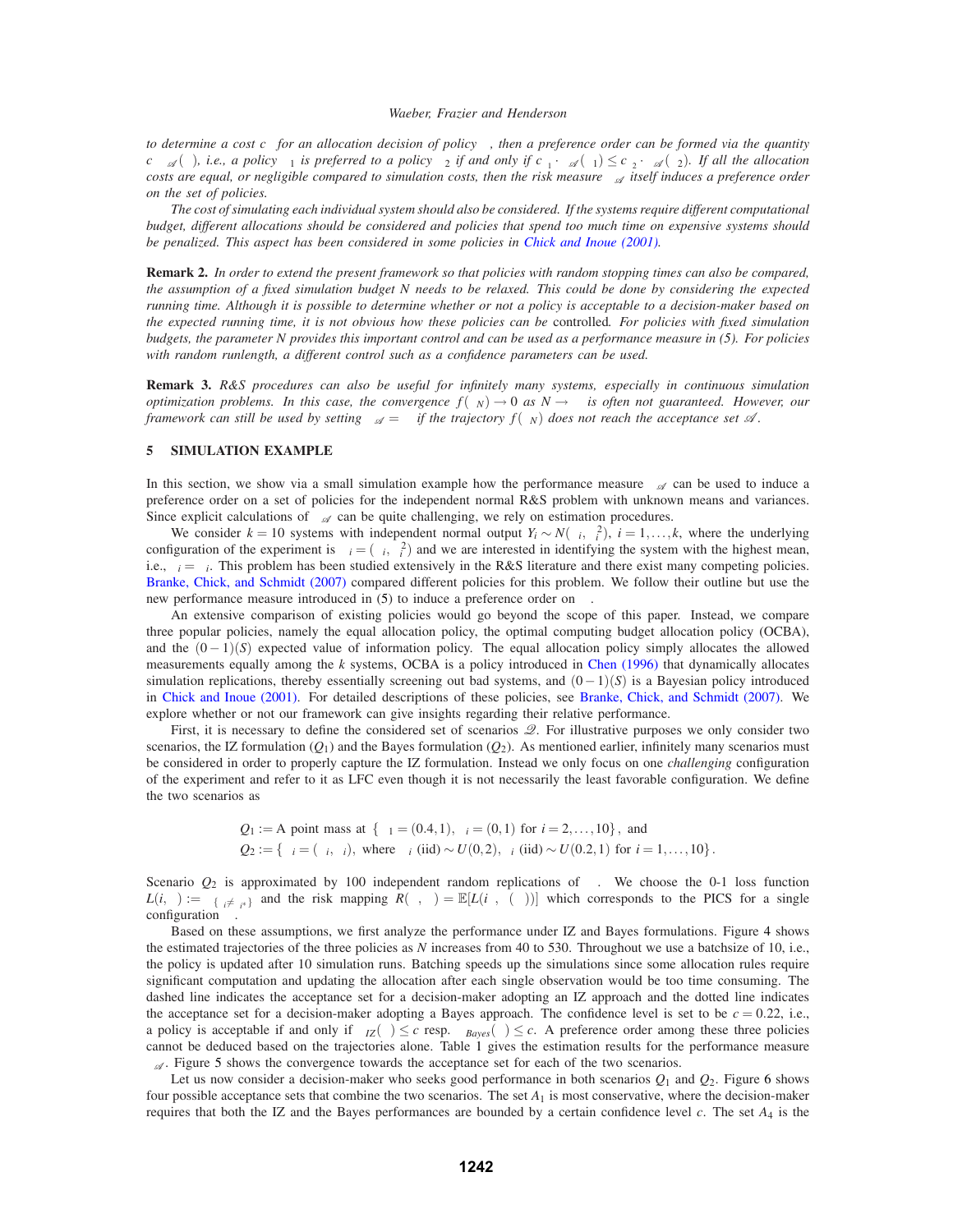Table 1: Estimated performance measures  $\rho_{\mathscr{A}}$  (with standard deviations) for a decision-maker with IZ or Bayes acceptance set. We used bootstrapping techniques to estimate  $\rho_{\mathscr{A}}$  and its standard deviations based on a sample of 100 trajectories. The standard deviation for the Bayes scenario is larger than that for the LFC. This is due to the fact that the slope at the entry point of the trajectory in the Bayes scenario is much smaller than the slope for the LFC scenario, see Figure 5.



Figure 4: Trajectories for the Equal, OCBA and VIP policies, along with the IZ and Bayes acceptance sets.

least conservative, where the decision-maker requires that at least one performance measure satisfies a given confidence level *c*. Table 2 summarizes the estimation results for the performance measure  $\rho_{\mathscr{A}}$  defined in (5) and the corresponding *estimated* performance measure  $\rho = \rho(\pi_{\rho_{\mathscr{A}}})$  defined in (4) from Proposition 2.

Table 2: Estimated risk measures  $\rho_{\mathscr{A}}$  (along with standard deviations) for different acceptance sets. We used bootstrapping techniques to estimate  $\rho_{\mathscr{A}}$  and its standard deviations based on a sample of 100 trajectories. The corresponding risk measures  $\rho$  defined in (4) are also given. We omit standard deviations for  $\rho$  because they were small (< 5%).

|       | A1                                                                               |  | A <sub>2</sub> |        | $A_3$        |        | A4           |  |
|-------|----------------------------------------------------------------------------------|--|----------------|--------|--------------|--------|--------------|--|
|       | $\rho_{A_1}$                                                                     |  | $\rho_{A_2}$   | $\rho$ | $\rho_{A_3}$ | $\rho$ | $\rho_{A_4}$ |  |
| Equal |                                                                                  |  |                |        |              |        |              |  |
| OCBA  | 280 (5.4)   0.21   259 (9)   0.24   258 (10)   0.24   207 (31)   0.31            |  |                |        |              |        |              |  |
|       | $0-1(S)$   332 (14)   0.22   308 (13)   0.23   306 (14)   0.23   256 (42)   0.29 |  |                |        |              |        |              |  |

From these results we may conclude that OCBA outperforms the other policies on these scenarios and acceptance sets. Having said that, our primary goal is to indicate how a comprehensive performance analysis might be carried out.

# **6 CONCLUSIONS AND FURTHER RESEARCH**

We presented a performance-analysis process for Ranking and Selection procedures. This process states all assumptions needed to incorporate a preference order on the set of policies. The three most popular approaches have a common representation analogous to convex risk measures used in mathematical finance. Based on the performance evaluation process, we introduced a new performance measure using computational cost and the definition of acceptable policies. This easy-to-interpret performance measure can be used to compare selection procedures for different acceptance sets specified by the decision-maker.

Extensions to this framework involve the treatment of infinitely many scenarios in the scenario approach and the analysis of policies with random simulation lengths. Analogous to Branke, Chick, and Schmidt (2007), a comprehensive comparison of existing R&S policies using different acceptance sets would be helpful in identifying robust selection procedures. This paper provides a framework regarding how such a comparison could be carried out, but we have yet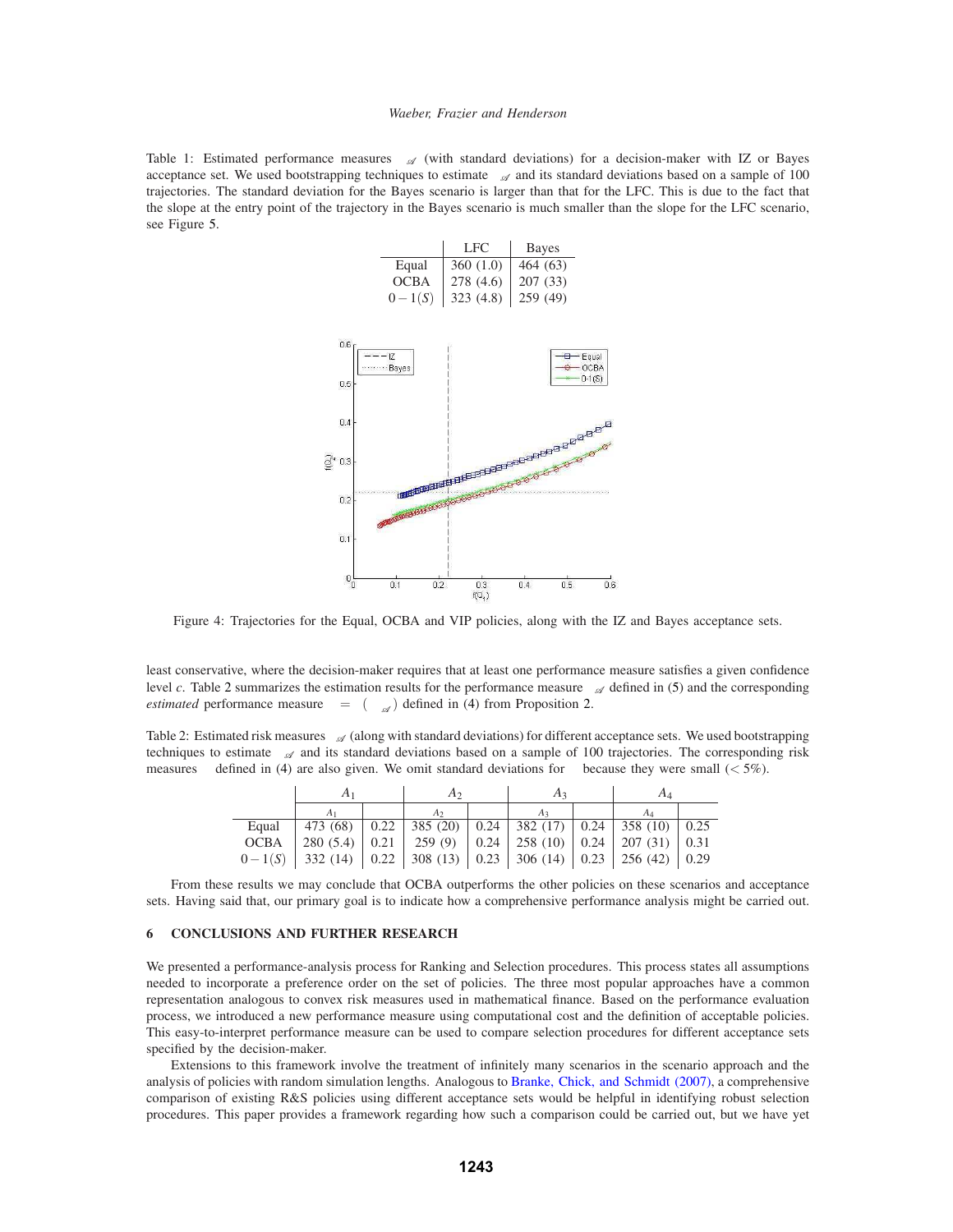

Figure 5: Convergence in terms of *N* for each scenario separately.



Figure 6: Trajectories for Equal, OCBA and VIP policy and different acceptance sets *A*<sup>1</sup> through *A*4.

to identify good or optimal policies for specific acceptance sets. The computation required for the illustrative example was nontrivial, which suggests that efficient computation of these performance measures should also be explored.

## **ACKNOWLEDGMENTS**

This research was supported, in part, by National Science Foundation Grant CMMI-0800688.

# **REFERENCES**

- Bechhofer, R., T. Santner, and D. Goldsman. 1995. *Design and analysis of experiments for statistical selection, screening, and multiple comparisons*. Wiley series in probability and statistics.
- Berger, J. 1985. *Statistical Decision Theory and Bayesian Analysis*. Springer.
- Boesel, J., B. Nelson, and S. Kim. 2003. Using Ranking and Selection to "Clean Up" after Simulation Optimization. *Operations Research* 51 (5): 814–825.
- Branke, J., S. Chick, and C. Schmidt. 2007. Selecting a selection procedure. *Management Science* 53 (12): 1916–1932.
- Chen, C. 1996. A lower bound for the correct subset-selection probability and its application to discrete-event system simulations. *IEEE transactions on automatic control* 41 (8): 1227–1231.
- Chen, C., D. He, M. Fu, and L. Lee. 2008. Efficient simulation budget allocation for selecting an optimal subset. *INFORMS Journal on Computing* 20 (4): 579.
- Chick, S. 1997. Selecting the best system: A decision-theoretic approach. In *Proceedings of the 29th conference on Winter simulation*, ed. S. Andradóttir, K. Healy, D. Withers, and B. Nelson, 326-333: IEEE Computer Society.